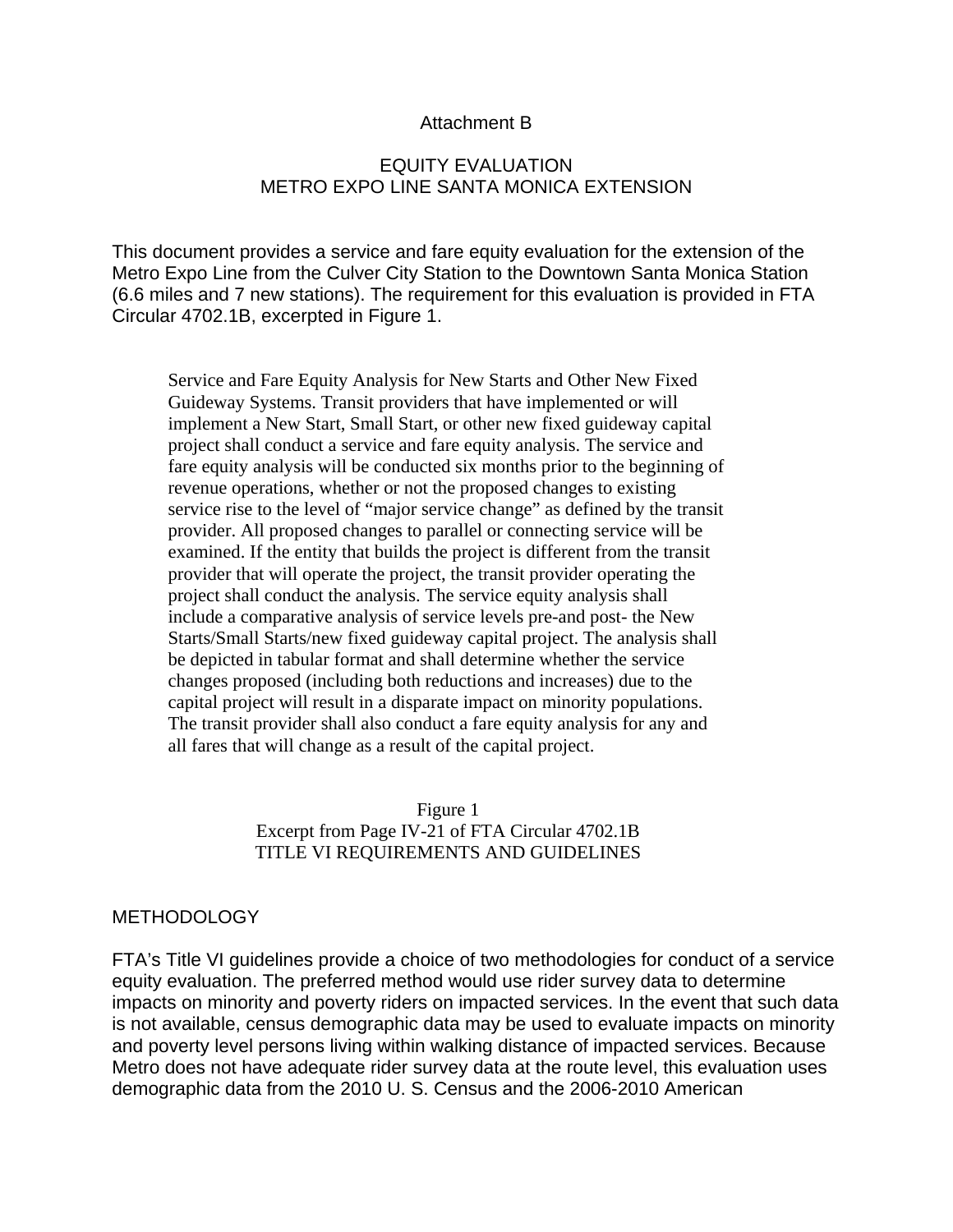Community Survey dataset. Minority data is available at the block group level, and household income data is available at the census tract level.

The service equity evaluation includes all Metro route changes, whether major or minor, proposed in conjunction with the operation of the Metro Expo Line Santa Monica extension. A census-based analysis is conducted because of a lack of route level rider demographics. A before and after service frequency comparison is not included because existing headways are expected to be maintained on all affected services.

The numbers of persons within walking distance of all affected bus stops (up to one quarter mile) and rail stations (up to one half mile) are categorized by minority (Title VI) and poverty household income (Environmental Justice). Persons positively (positive numbers) and adversely (negative numbers) impacted are combined to determine whether or not there is a net positive or adverse impact for all changes related to the rail operation. The minority and poverty shares of the net impacted population are compared with Metro service area averages to determine whether there are significant differences. Significance has been previously defined by the Metro Board of Directors as the smaller of a 5% absolute difference, or a 20% relative difference, from Metro's service area averages. In this instance, the smallest values are at least a 5% absolute difference in the minority share, and at least a 20% relative difference in the poverty share.

If there is a positively impacted population that is significantly less minority than Metro's service area average, or an adversely impacted population that is significantly more minority than Metro's service area average, then a finding of a Disparate Impact must be made. In order for the project to proceed, the Metro Board of Directors must find that there are overriding considerations that necessitate the project, and that there are no feasible alternatives to the project with a less negative impact on minorities.

Similarly, if there is a positively impacted population that is significantly less poverty than Metro's service area average, or an adversely impacted population that is significantly more poverty than Metro's service area average, then a finding of a Disproportionate Burden must be made. In such an instance, Metro must seek to mitigate the impacts of the proposed changes.

If there is no Disparate Impact and no Disproportionate Burden, then no further action is necessary.

There is no fare equity evaluation for this project as no fares will be impacted by the project. Persons with prepaid passes, or who use a TAP Card to pay their fare, can transfer at no added cost between Metro services. Those who do not have a TAP Card may obtain one at any of the rail stations for one dollar plus the amount of fare to be added to the card. The one dollar purchases a reusable TAP Card that should last up to 10 years, so the one dollar cost is considered inconsequential.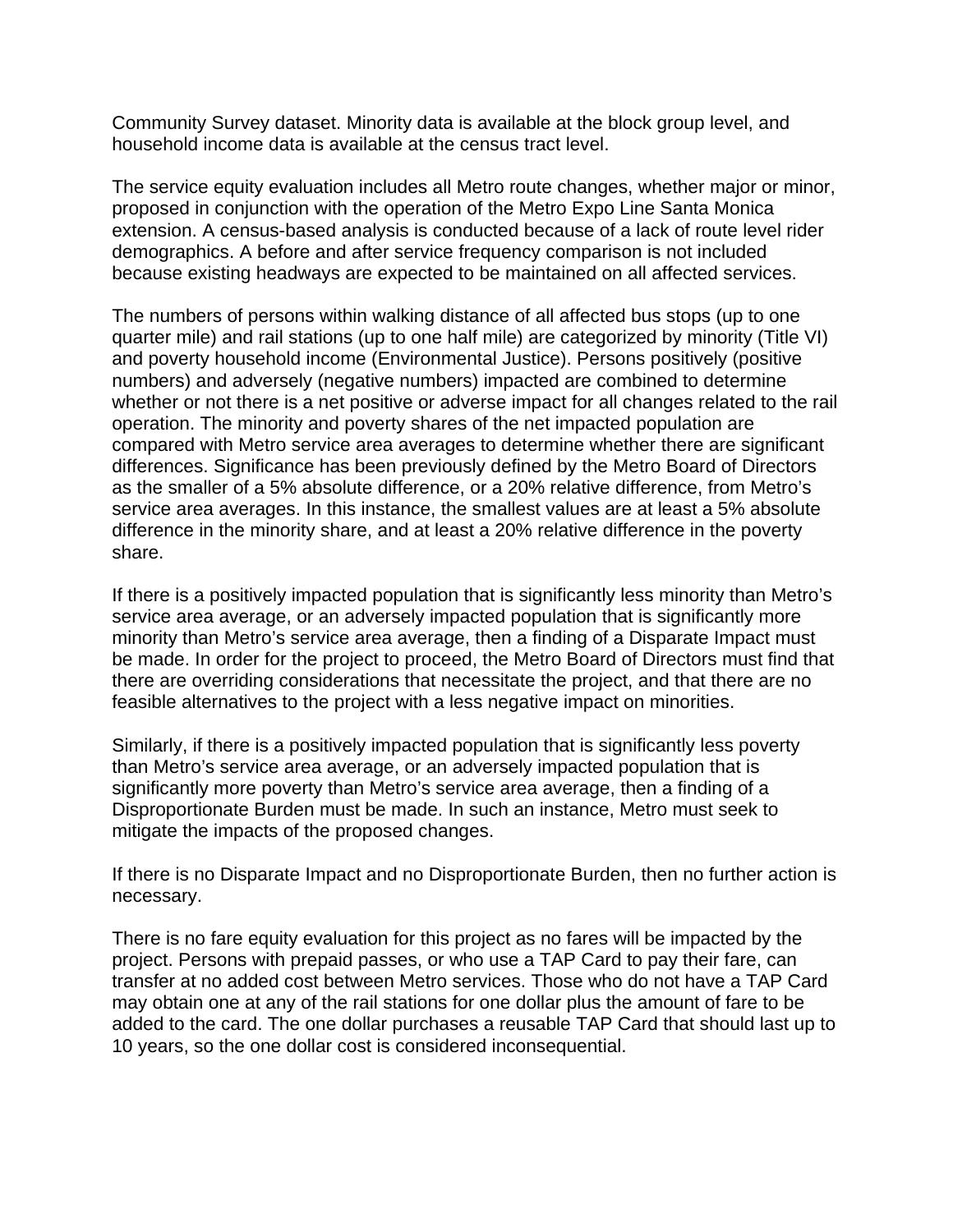## ANALYSIS

The Metro Expo Line Santa Monica Extension will extend 6.6 miles from the Culver City Station to the Downtown Santa Monica Station. It will add seven stations to the line (Figure 2).There are three Metro bus lines proposed to be modified in conjunction with the operation of this rail line.



Figure 2 Metro Expo Line Santa Monica Extension

# Route 534

Service will be discontinued between 5<sup>th</sup> St. in Santa Monica and the eastern end of the line at Washington Fairfax Terminal (about 7.5 miles). A total of 14 bus stops will be eliminated (7 in each direction). The line's new eastern terminal in Santa Monica will be near the Expo Line Downtown Santa Monica Station (Figure 3).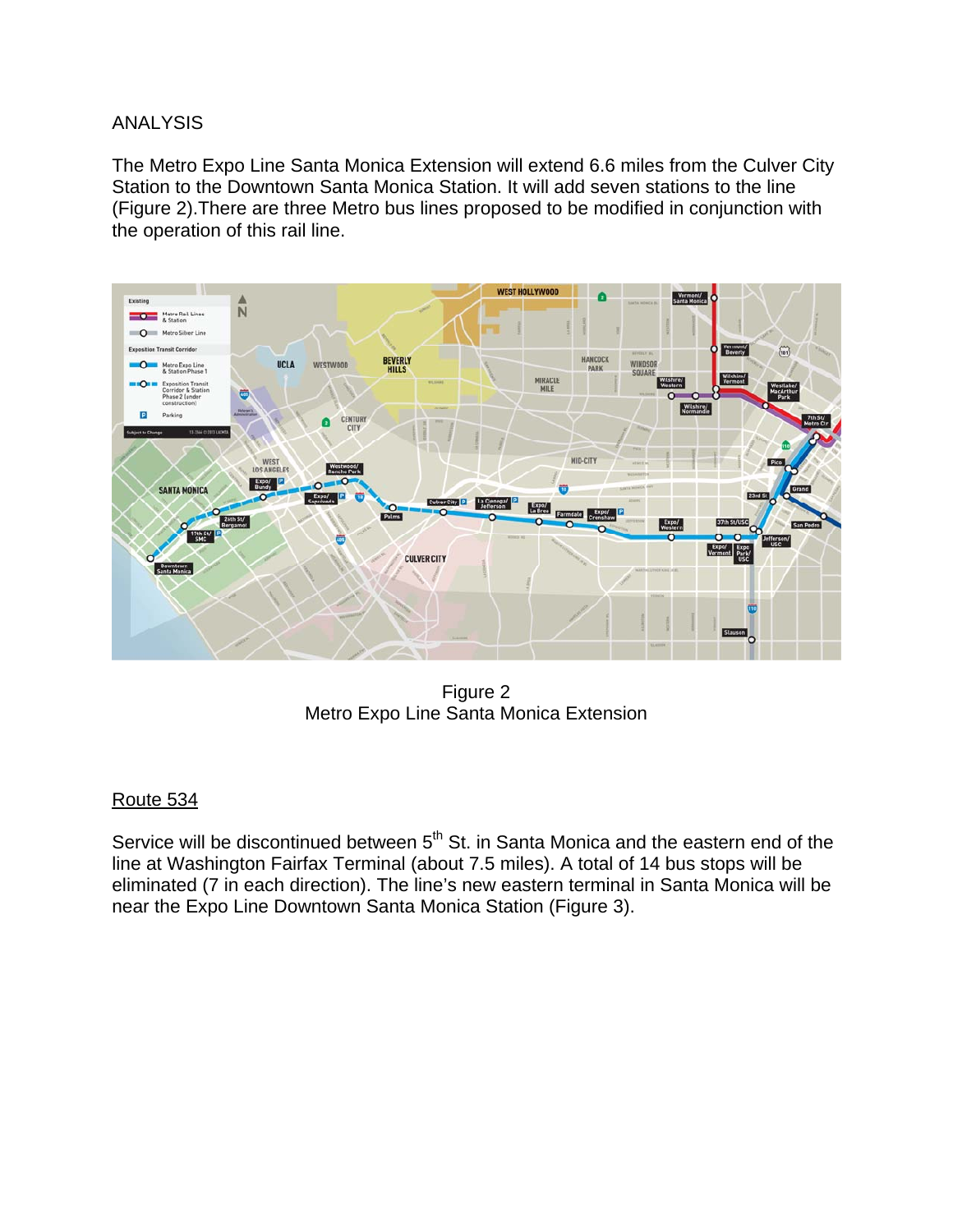Line 534 - Discontinue Service between Washington/Fairfax **Transit Hub and Downtown Santa Monica** 



Figure 3 Route 534

Routes 734 & 234

Rapid route 734 provides weekday service via Sepulveda Bl. between the San Fernando Valley and Westwood. Local route 234 operates only within the San Fernando Valley when Route 734 is in operation, and operates to Westwood during early morning, late evening and weekend hours. The Westwood operation of these routes would be extended via Sepulveda Bl. to the Expo/Sepulveda Station (Figure 4). Stops would be added in both directions at Sepulveda/Santa Monica Bls. In addition to the Expo Station stop.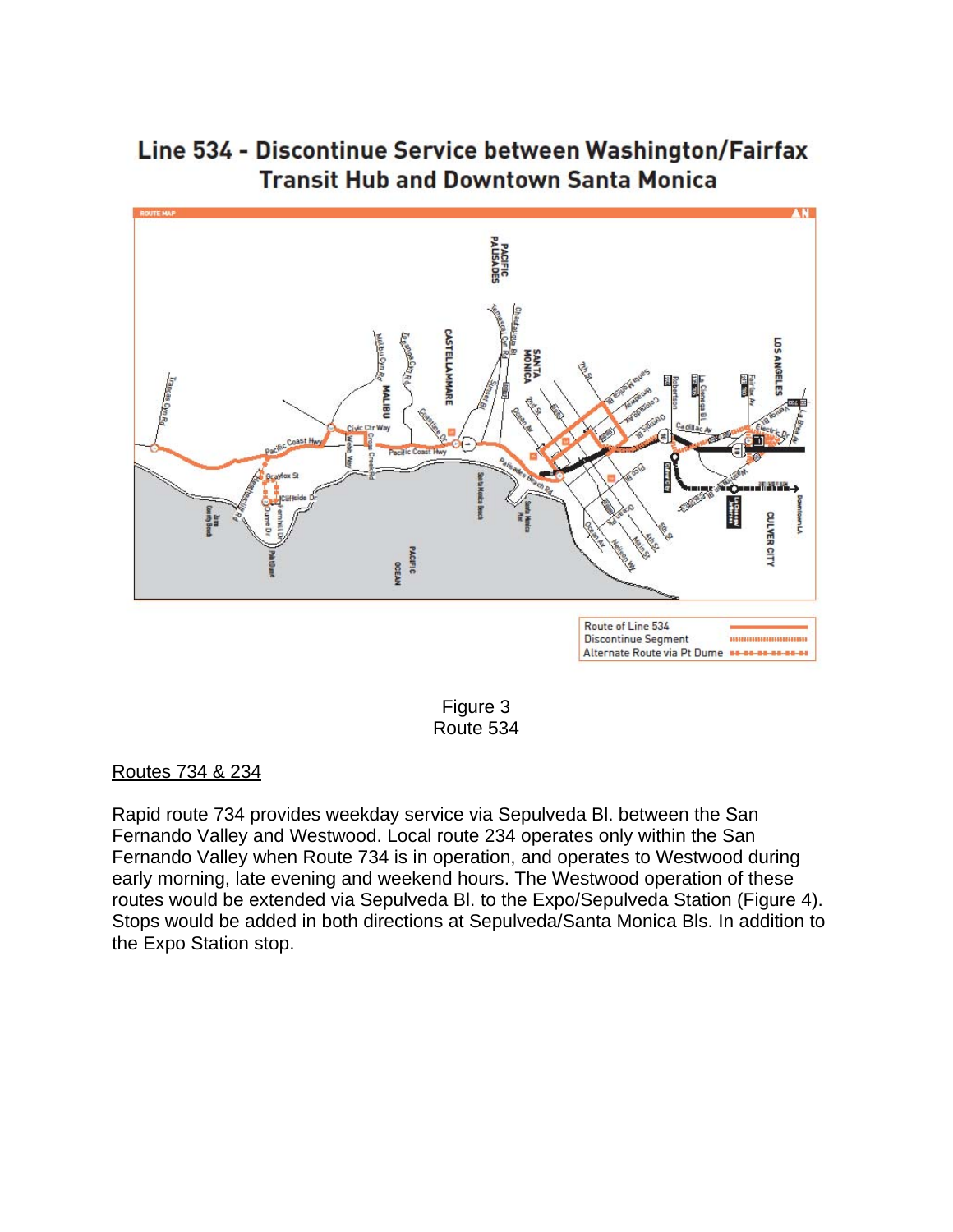# **734 Extension**





#### Route 788

Express route 788 provides peak only weekday service between the San Fernando Valley and Westwood. This service would be extended via Sepulveda Bl. to the Expo/Sepulveda Station (Figure 5). Stops would be added in both directions at Sepulveda/Santa Monica Bls. In addition to the Expo Station stop.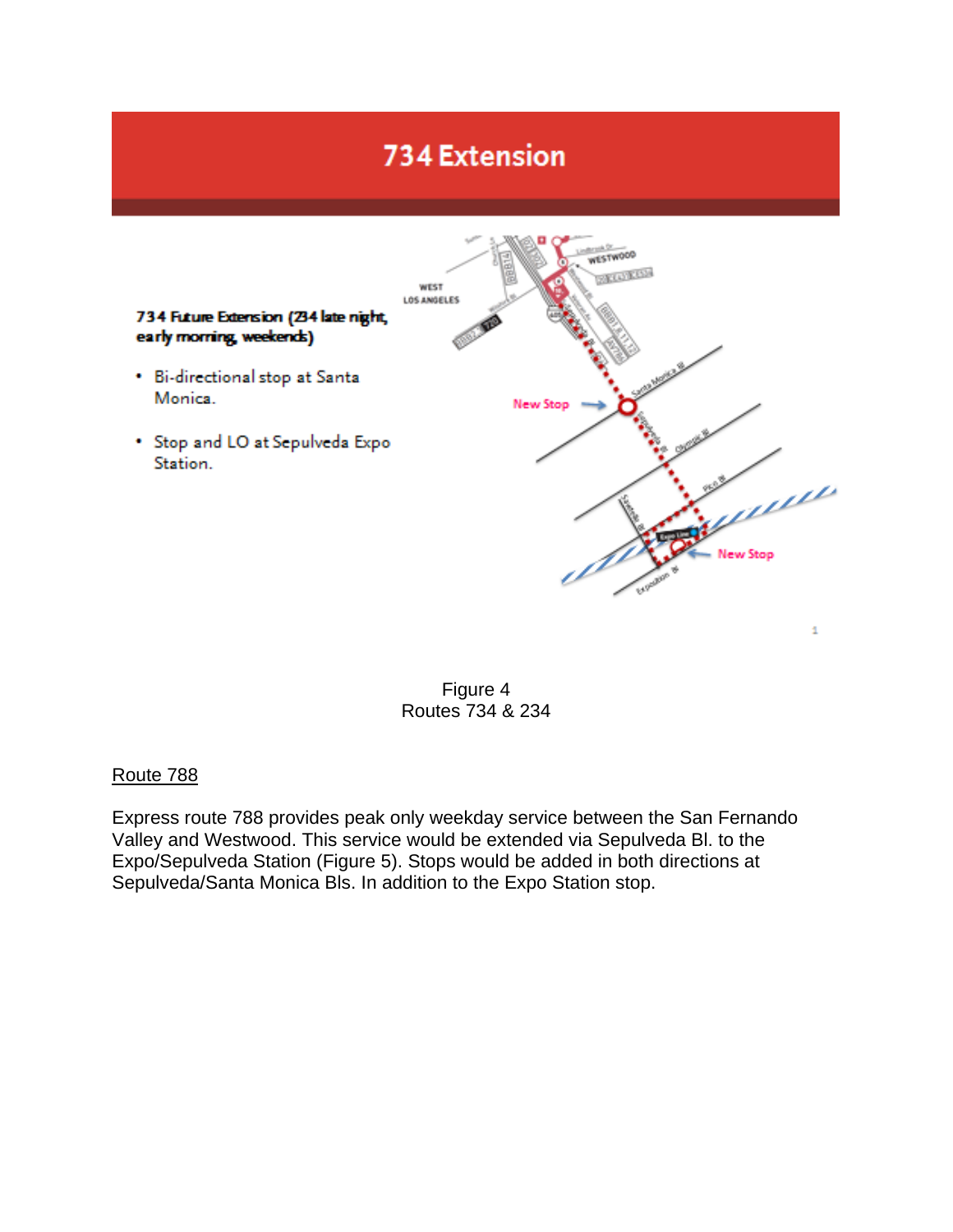# **788 Extension**



Figure 5 Route 788

#### ANALYSIS RESULTS

The results of the demographic analysis of the proposed changes are presented in Table 1.

The evaluation shows net positively impacted populations (more persons benefit than are adversely impacted by the proposed changes). A net positively impacted population requires that the minority share of impacted persons be greater than the minority share for Metro's service area less five percent, or 65.5%, and greater than 80% of the minority share for Metro's service area, or 56.40%, in order not to have a Disparate Impact on minorities. For the Environmental Justice evaluation the percentage of persons below the poverty income level must exceed Metro's service area poverty percentage less 5%, or 10.90%, and must exceed 80% of Metro's service area poverty percentage, or 12.72%, in order not to impose a Disproportionate Burden on poverty level households.